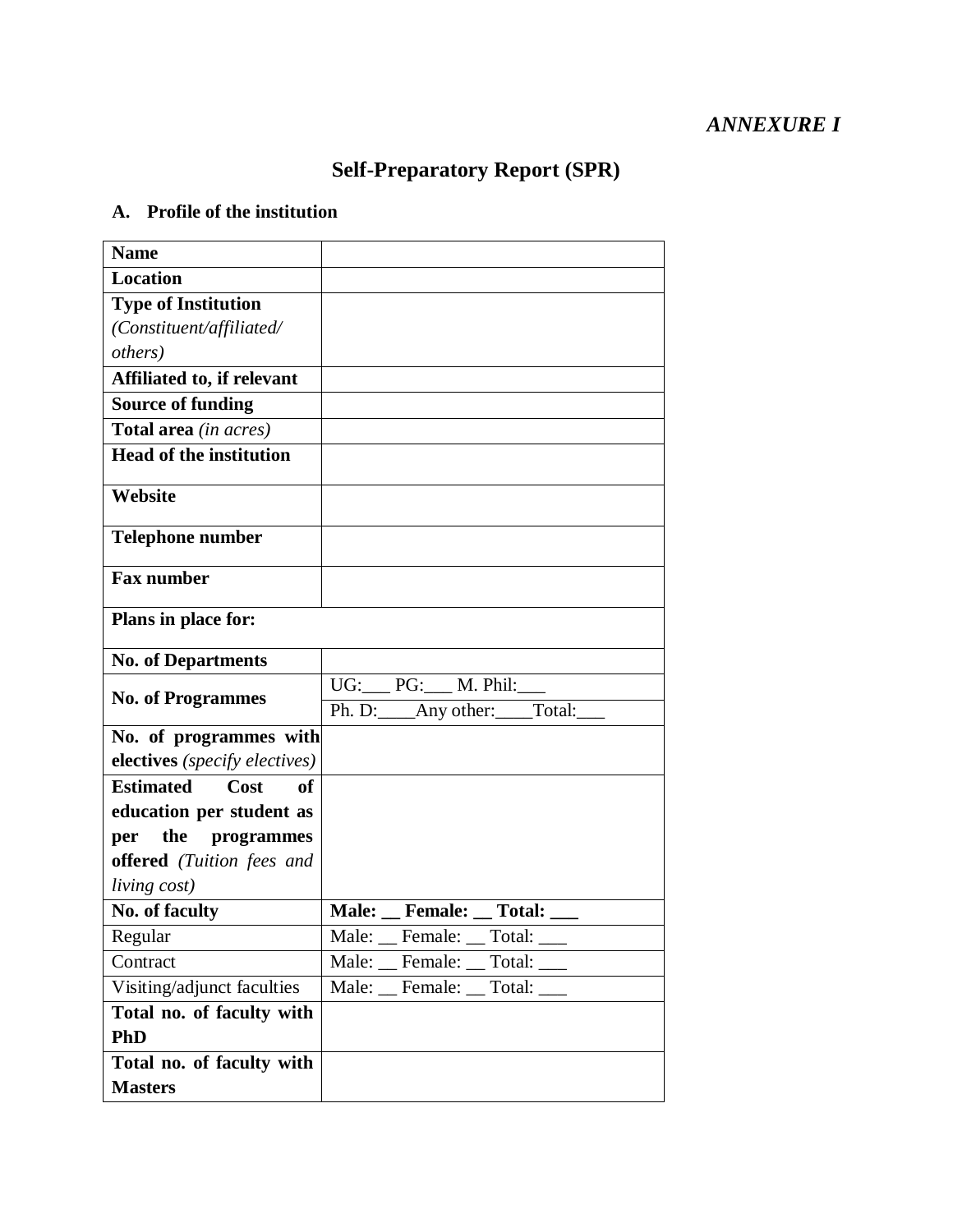| Total no. of faculty with |                                                            |
|---------------------------|------------------------------------------------------------|
| <b>Bachelors</b>          |                                                            |
| No. of Non-teaching staff | Male: Female: Total:                                       |
| <b>Technical</b>          | Male: Female: Total:                                       |
| Administrative            | Male: Female: Total:                                       |
| Support                   | Male: Female: Total:                                       |
| No. of programme that     |                                                            |
| will be offered through   |                                                            |
| mixed-mode (Specify)      |                                                            |
|                           | Level of autonomy the institution has from the affiliating |
| University:               |                                                            |
|                           |                                                            |
| Date of submission        |                                                            |
|                           |                                                            |

#### **B. Plan Report**

The following questions will give an insight into all the indicators under each Standard and Key Aspects and accordingly prepare the HEI for actual accreditation. The evidence, wherever required, must be compiled for the assessment of prerequisites for accreditation.

#### **Standard 1: Governance, Leadership, and Management**

- 1.1 State the Mission, Vision, and Objectives of the HEI and how it will work towards achieving them.
- 1.2 Explain the organizational and management structure of the HEI.
- 1.3 Explain the details of the financial management plan including how the HEI will ensure transparency.
- 1.4 Provide the profiles of the identified leadership position holders of the HEI (*head of HEI, Deans, Heads of Department, Programme Leaders, others*).
- 1.5 State the extent of autonomy that the HEI will have in both management and academic matters.
- 1.6 Mention any other plans not covered by the above questions, if any.

#### **Standard 2: Curriculum Design and Review**

- 2.1 What are the programmes that will be offered in the HEI?
- 2.2 How will the HEI ensure that the curriculum is relevant to the job market and aligned to national priorities?
- 2.3 How will the HEI facilitate flexibility in letting the students choose courses and modules of their choices? Also, describe the initiatives that the college will adopt to facilitate credit transfer.
- 2.4 Mention any other plans not covered by the above questions, if any.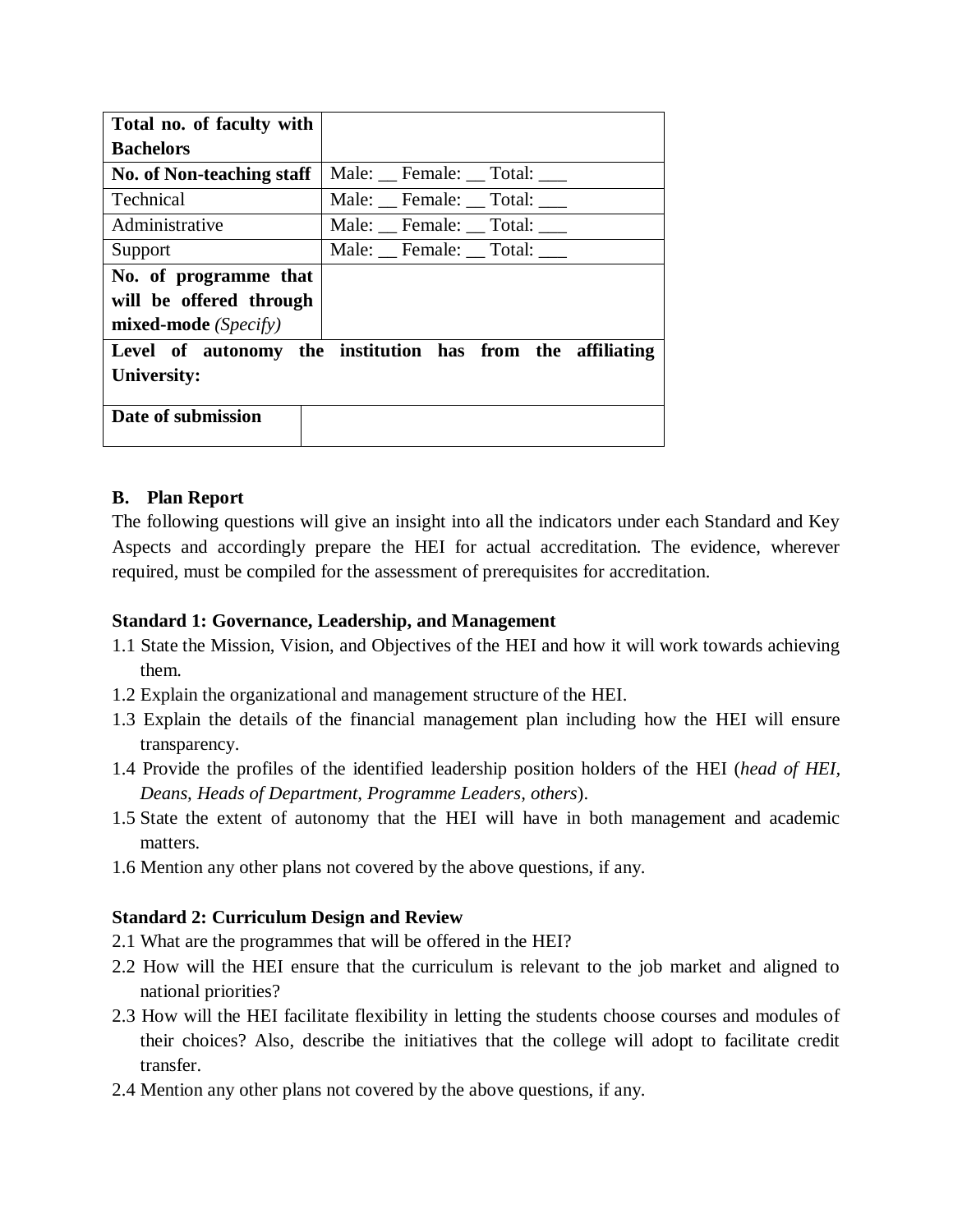#### **Standard 3: Teaching, Learning, and Assessment**

- 3.1 Describe the teaching-learning methodologies and assessment techniques that the HEI will adopt to ensure effective delivery.
- 3.2 How will the HEI integrate the use of ICT in the teaching-learning?
- 3.3 How will the HEI engage students in meaningful learning through innovative approaches?
- 3.4 Mention any other plans not covered by the above questions, if any.

#### **Standard 4: Human Resources and Services**

- 1.1 Provide the details on plans of HR policies including recruitment, professional development, promotion or recognition and retention of both teaching and non-teaching staff.
- 1.2 How will the HEI attract experienced HR to work for the HEI?
- 1.3 What professional development services will be provided to the staff?
- 1.4 What mechanisms will be adopted to effectively monitor, evaluate and reward the performance of your employees?
- 1.5 Mention any other plans not covered by the above questions, if any.

## **Standard 5: Research, Publications and Linkages**

- 5.1 Explain the initiatives the HEI will undertake to build the research capacity of faculty members and students *(e.g. mentoring, training, research-related courses, research project, etc.)*.
- 5.2 How does the HEI plan to encourage more research activities?
- 5.3 How will the HEI ensure that research activities carried out are relevant and contribute to the national policy?
- 5.4 Provide details of all the formal collaborations, partnership/ linkages and their potential benefits *(e.g. MoU, MoA, MoC, other documentary evidence, etc.).*
- 5.5 Mention any other plans not covered by the above questions, if any.

# **Standard 6: Infrastructure & Learning Resources**

- 6.1 Provide detail on the infrastructure of the college:
	- a. No. of class rooms
	- b. Library
	- c. Research center
	- d. Entrepreneur Incubation center
	- e. Recreational centers
	- f. Hostel rooms *(if applicable)*
	- g. Staff quarter
	- h. Academic block
	- i. Canteen and guesthouse facilities
	- j. Toilet
	- k. IT rooms
	- l. Banking, gymnasium service centers